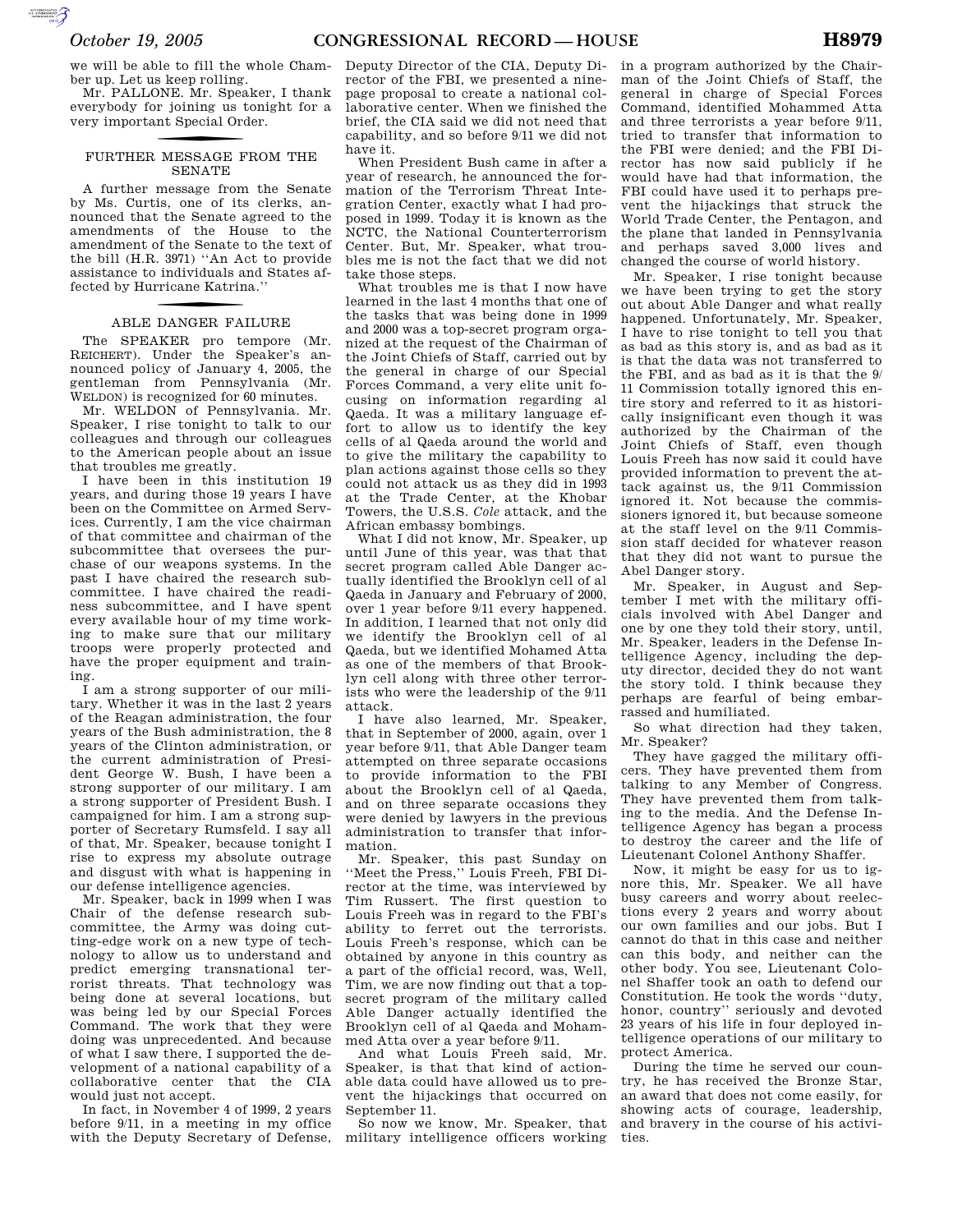### $\Box$  2030

He has received public commendations from previous directors of the Defense Intelligence Agency, including General Patrick Hughes, including generals at Special Forces Command, and including Admiral Wilson of the Defense Intelligence Agency. He has received dozens of letters and commendations for his work. The laudatory comments I reviewed in his files are unbelievable.

But, you see, Mr. Speaker, there is a problem. The Deputy Director of the Defense Intelligence Agency was in a meeting with Lieutenant Colonel Shaffer almost a year before 9/11, and Lieutenant Colonel Shaffer showed him a disk in his office with information about al Qaeda and Mohammed Atta, and the Deputy Director of the Defense Intelligence Agency stopped the briefing and said, you cannot show me that. I do not want to see it. It might contain information I cannot look at.

Now, Tony Shaffer was not in the room alone, Mr. Speaker. There were other people, and we know their names. So we have witnesses. Now, the Deputy Director has denied that meeting and denied he was there and denied this particular story, but the fact is he knows that we are going to pursue it.

So what has happened to Lieutenant Colonel Shaffer, Mr. Speaker? The Defense Intelligence Agency has lifted his security clearance. One day before he was to testify before the Senate Committee on the Judiciary, in uniform, they permanently removed his security clearance. And now our Defense Intelligence Agency has told Colonel Shaffer's lawyer that they plan to seek a permanent removal of his pay and his health care benefits for him and his two children. Why, Mr. Speaker? Because Lieutenant Colonel Shaffer, like Commander Scott Philpot of the Navy, like J. D. Smith, and like a host of other Able Danger employees, has told the truth.

Now, Mr. Speaker, I sat here in the 1990s and I sat here during the 9/11 investigation and watched a ridiculous situation develop with Sandy Berger, the National Security Adviser under President Clinton. He walked into the National Archives before he was to testify before the 9/11 Commission looking through documents. He took documents out of the archives and stuffed them in his socks and pants so that no one would see them as he left the National Archives. Now, that is a felony, tampering with Federal documents and removing classified information regarding our security and information that the 9/11 commission needed to see.

Sandy Berger initially lied about it. He said he did not do it. Then he admitted it, and he was given a punishment. And, oh, by the way, his security clearance was temporarily lifted, but he will get it back again, for lying, for stealing, and for committing an act of outrage against our country's security. Lieutenant Colonel Shaffer, a Bronze Star 23-year military veteran, simply

told the truth and now his life is being ruined.

His career is ended. He is no longer in military intelligence. They have taken his security clearance, and they are about to destroy him as a person. They are about to deny him the basic health care and the salary that he has earned, and they are doing it in this way. This is outrageous. It is evil. They do not want to fire Tony because they also do not want him to talk to the media. So by suspending him and removing his pay and his health care, they hurt him bad, but he cannot talk because he is under suspension and his lawyer has advised him that to talk to the media, to talk to Members of Congress, even when he is not being paid, would cause him further problems and totally prevent him from ever having this gross problem reversed. Mr. Speaker, this is outrageous. Mr. Speaker, this is not America.

Over my 19 years in Congress, I have led 40 delegations to the former Soviet Union. I have sat in the face of the Soviet Communists and confronted them on full transparency. I sat at the table with President Lukashenko of Belarus, who has been called by our Secretary of State the last dictator in Europe. I took both delegations to North Korea, Mr. Speaker, and sat across the table from Kim Gye Gwan and I told him we abhor the way they treat their people, the way they lie about what is happening, and the way they distort information.

Mr. Speaker, I took three delegations to Libya to meet with Qadhafi, and I told him that we are absolutely outraged at what Libya did in helping complete the Lockerbie bombing and the bombing of the Berlin nightclub.

You know, Mr. Speaker, I never thought I would have to take the floor of this Chamber and make the same statements about the Defense Intelligence Agency. As a supporter of the President, as a supporter of the military, Mr. Speaker, if we allow this to go forward, then we send the signal to every man and woman wearing a uniform that if you tell the truth, you will be destroyed if a career bureaucrat above you does not like what you are saying. If you tell the truth, we will take your health care benefits away from your kids. If you tell the truth, we will ruin you.

Mr. Speaker, this is not America. Mr. Speaker, this is not what I have been told by Secretary Rumsfeld that we are doing with our troops in protecting them, in giving them the best equipment and the best training. This is not what I spend hours in committee hearings on. This sends the wrong signal to America's troops. It tells them, do not be honest. Do not respect the fact that you have to be truthful. If there is somebody that the truth offends, then you better be silent.

Mr. Speaker, I have today asked for an independent investigation of the Defense Intelligence Agency and their efforts at destroying Tony Shaffer's life.

This is outrageous, Mr. Speaker. They trumped up charges against him. They said while he was overseas in Afghanistan, forward deployed, that he forwarded cell phone calls from his official phone to his personal phone; and when they checked that out, it ran up a cost to the taxpayers of about \$60. The second verbal charge they gave him was that he went to a course at the Army War College and he got reimbursed for his travel, his mileage and tolls, 100-some dollars. And they said he received a commendation for which he was not entitled, even though it was signed by his commanding officer and the acting Secretary of the Army.

But they went beyond that, Mr. Speaker. They went beyond that with this man. They said he had \$2,000 of debt, personal debt. Well, I would like to have every Pentagon employee tomorrow, I would like to have the senior leadership show us what debt they have in the Defense Intelligence Agency so we can make that public.

They even went to this length, Mr. Speaker: the Defense Intelligence Agency wrote in an official document that Lieutenant Colonel Shaffer stole public property. A serious charge. Well, when you check what that public property was, it was an assortment of pens, government pens. But what they did not say in the Defense Intelligence report was that he took those pens when he was 15 years of age and was with his father when he was on assignment at one of our embassy outposts. He took the pens to give to other students at the school when he was 15 years of age. And by the way, Mr. Speaker, it was Tony Shaffer himself who admitted to that thievery when he applied for his security clearance. So the Defense Intelligence Agency knew that during his entire career of 23 years, but they put that in the document against him.

This is a scandal, Mr. Speaker. It is an outrage. It is a travesty. Everyone that worked with Tony Shaffer, the Navy officers, the private citizens have all said the same thing. This is a scandal to get Tony Shaffer because he has told the truth.

Now, this Defense Intelligence Agency and this Deputy Director had the audacity to have their legal counsel send Tony Shaffer's lawyer a letter on September 23. I cannot put that letter in the RECORD because it is privileged information, but it will eventually come out. But in that letter, in the second to last paragraph, the legal counsel for the Defense Intelligence Agency says to Mr. Shaffer's lawyer, he cannot receive any more classified information from the Defense Intelligence Agency because I checked and his security clearances have all been removed. Therefore, he is not allowed to look at anything that is secret or confidential.

Now, that is a letter sent by the general counsel of the DIA on September 23 of this year. Two weeks later, Mr. Speaker, to show the stupidity of the Defense Intelligence Agency, they send seven packages to Mr. Shaffer's lawyer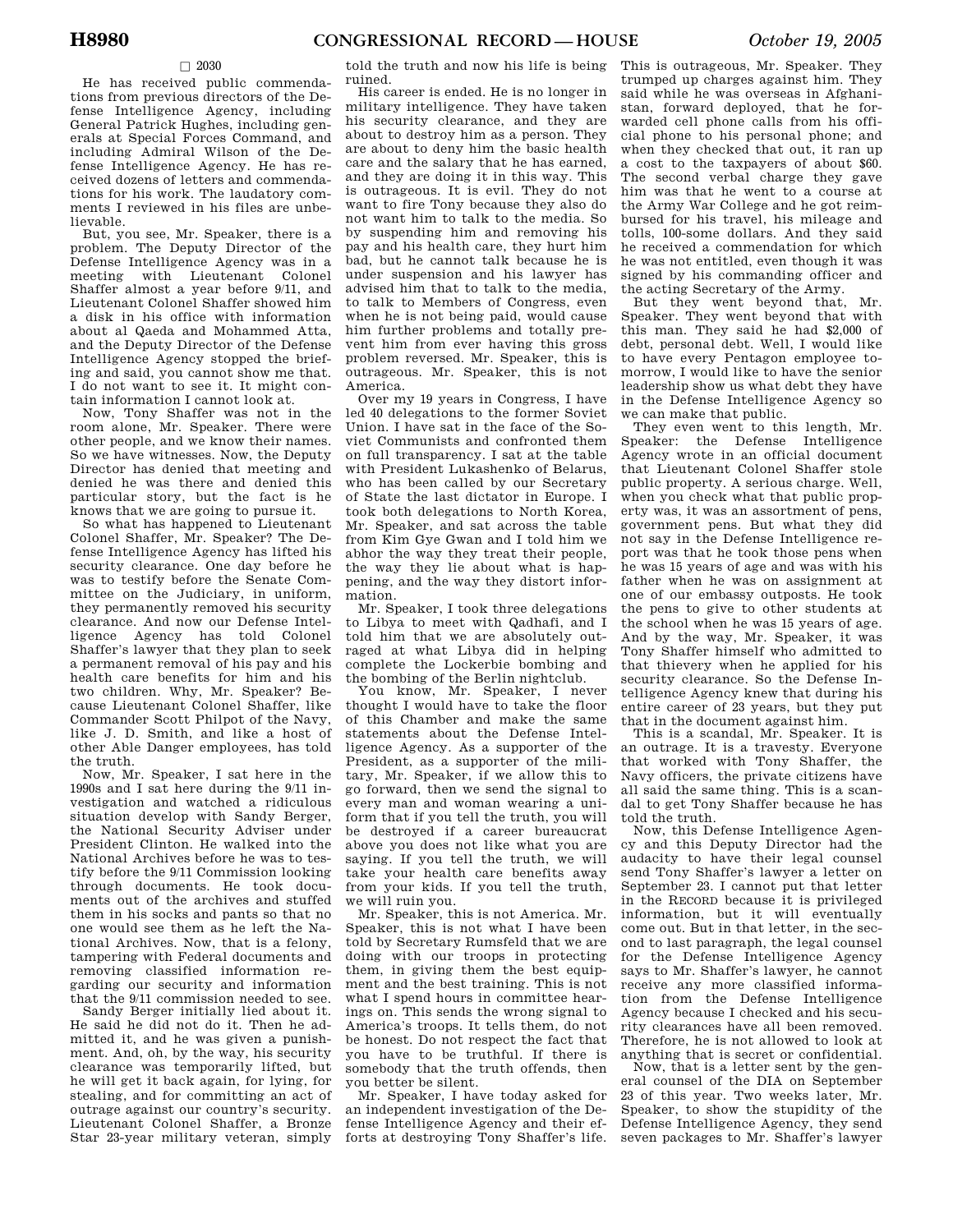of his personal belongings, which the Deputy Director of the DIA told my staff 3 months ago did not exist any more. And in those seven boxes, Mr. Speaker, were five classified memos. The Defense Intelligence Agency sent five classified memos to Lieutenant Colonel Shaffer, which they told him on September 23 he was not allowed to have access to.

Mr. Speaker, that is a felony; and I have asked the Inspector General and the legal officials to investigate and prosecute the Defense Intelligence officials who sent five classified documents through the mail or by hand delivery to Tony Shaffer.

In addition, Mr. Speaker, the Defense Intelligence Agency, in its absolute total stupidity, included in those boxes \$500 worth of Federal property, including a multi-hundred dollar GPS system owned by the Federal Government, which they sent to Tony Shaffer, I guess to keep. They also sent, Mr. Speaker, 25 pens, brand new, and marked on them is ''Property of the U.S. Government.'' The Defense Intelligence Agency, in its absolute utter stupidity, sent Tony Shaffer Federal property which they accused him of taking when he was 15 years of age.

Mr. Speaker, there is something desperately wrong here. There is a bureaucracy in the Defense Intelligence Agency that is out of control. They want to destroy the reputation of a 23 year military officer, Bronze Star recipient, hero of our country, with two kids because people in defense intelligence are embarrassed at what is going to come out.

And what is going to come out, Mr. Speaker? Well, we are going to find out, Mr. Speaker, that that unit, Able Danger, not only identified Mohammed Atta before 9/11, not only did they try to pass that information to the FBI, not only was that large data destroyed in the summer of 2000, but now, Mr. Speaker, Lean add a new dimension to this whole story. Yesterday, Mr. Speaker, I met with another Able Danger official. I was not aware of this official's knowledge because he does not live within the Beltway.

This official, Mr. Speaker, has impeccable credentials. I cannot reveal his name today. I will to any Member of this body, any of our colleagues that want to come to me, I will tell you privately who this official is, and you will agree with me when I tell you his name that he has impeccable credentials. This official yesterday, Mr. Speaker, in a meeting in my office, told me that he has never been talked to by the Pentagon. He has never been talked to by the Defense Intelligence Agency in their supposed investigation. He has never been talked to by the 9/11 Commission staff in their investigation; yet this official had a leadership position in Able Danger.

This official told me that there is a separate cache of information collected from over 20 Federal agencies in 1999 and 2000 on Able Danger that still may

exist. Now, the Pentagon has told us all this material was destroyed, and now I have a senior official telling me there is a second pot of information that may well still exist.

Furthermore, at the hearing over in the Senate Committee on the Judiciary, when Senator SPECTER asked why this data was destroyed, the witness who destroyed the data said, well, I was told that we could not keep this data for more than 90 days because it might involve information that contains U.S. persons, so we had to destroy it.

#### $\Box$  2045

Well, I found out that is not the story. The reason the data was destroyed was because Special Forces Command asked the Army for that data and within a matter of days, that data was destroyed so the Army would not pass it to Special Forces Command. Yet there still is, was and I hope still is a massive pot of data.

But furthermore, that official that I talked to yesterday will also say that there was no 90-day requirement, as was testified before the Senate Committee on the Judiciary. He said on a regular basis they kept information from Able Danger data mining for months and months and months. In fact, he will say he had a discussion with a lawyer in DOD named Schiffren who told him do not worry about it, just fill out a document, sign your name that you need it, put it in the box, and you can keep it as long as you want.

Mr. Speaker, that is entirely contradictory to what the Defense Intelligence Agency has been telling us, to what DOD has been telling us. Now we have someone who is willing to come forward and say that 90-day period is not real, they kept Able Danger information for months and months and months.

Mr. Speaker, there is something desperately wrong here. A sitting President of the United States resigned his position because he tried to cover up a third-rate burglary when some lowlevel operatives from the Republican committee to reelect him broke into the Democrat headquarters in Washington, D.C. No one was killed. No money was stolen. No State secrets were stolen. It was a third-rate burglary, but it caused the resignation of President Richard Nixon.

Mr. Speaker, we are talking about the deaths of 3,000 Americans.

Mr. Speaker, we are talking about 2.5 terabytes of data about al Qaeda. That is equal to one-fourth of all of the printed material in the Library of Congress.

Mr. Speaker, we are talking about Mohammed Atta and three of the terrorists that attacked us on 9/11.

Mr. Speaker, we are talking about military intelligence officers, including an Annapolis graduate who will command one of our destroyers in January of 2006 who risked his entire career to

state on the record I will swear until I die that I saw Mohammed Atta's face every day starting in January of 2000, a year and a half before 9/11.

Mr. Speaker, this is not somebody off the street, this is a graduate of Annapolis, a 23-year Naval officer who will command one of our destroyers in January who is agreeing with Lieutenant Shaffer. We have three other people who have testified under oath that they saw the same photograph, and the person I met yesterday will testify that he had the name of a Mohammed Atta before 9/11 but not the face.

Mr. Speaker, this is not some thirdrate burglary coverup. This is not some Watergate incident. This is an attempt to prevent the American people from knowing the facts about how we could have prevented 9/11 and people are covering it up today. They are ruining the career of a military officer to do it and we cannot let it stand. I do not care whether you are Democrat or Republican, you cannot let a lieutenant colonel's career be ruined because of some bureaucrat in the Defense Intelligence Agency. If we let that happen, then no one who wears the uniform will ever feel protected because we will have let them down. Anyone who wears the uniform of this country who is serving today expects us to back him or her up and that is not happening. We are seeing lying, distortion.

Mr. Speaker, do you know, Wolf Blitzer on CNN told my staff that a Department of Defense employee told him that Lieutenant Colonel Shaffer was having an affair with one of my employees. How low can we go, Mr. Speaker? How low can we go to allow this Defense Department to try to ruin the reputation and the personal life of a lieutenant colonel with a Bronze Star? To Wolf Blitzer, Mr. Speaker.

We need to know the name of that defense official who told Wolf Blitzer who told my staff, and he is not the only one. I have other media people who will come forward in this grand effort to destroy the reputation of a uniformed military officer, to create scandalous accusations. He does not even know my staff, to accuse him of stealing pens when he was 15, to take away his health care benefits for his two kids because he is telling the truth.

What do we stand for if not the truth? Is it more important that we be politically correct? Is it more important that I not rock the boat because my party is in the White House, because I campaigned for Bush, and support Don Rumsfeld. Is that more important? If that is more important, I do not want to be here. I will leave. I will leave my post, but I will not do it until we get justice for this man and for these people who the 9/11 Commission called historically insignificant.

Mr. Speaker, there is something wrong inside the Beltway.

Mr. Speaker, there is something desperately wrong when a military officer risks his life in Afghanistan time and again, embedded with our troops under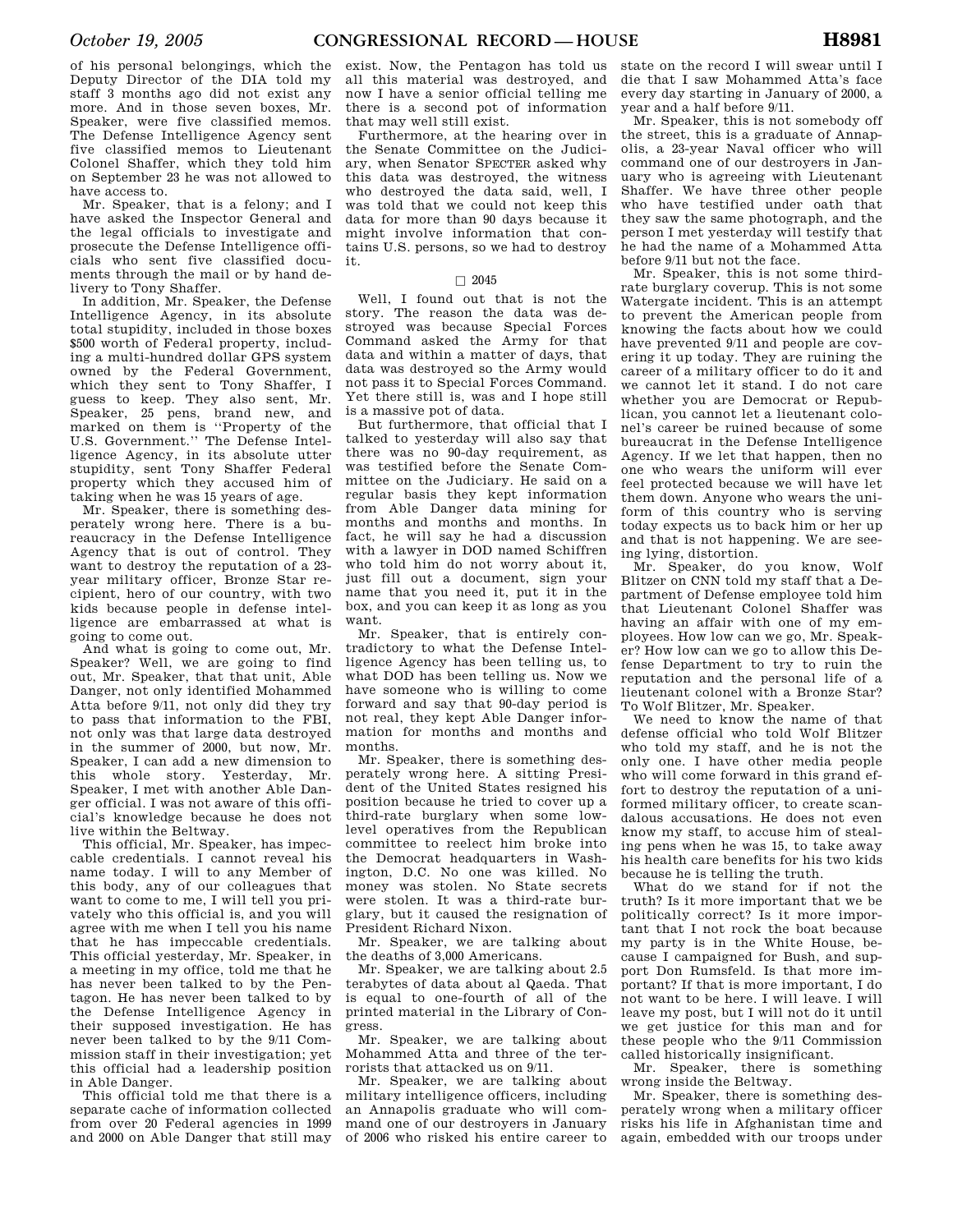an assumed name with a false beard and a false identity, forward deployed with our troops, gets castigated, gets ridiculed, gets some low life scum at the Pentagon spreading malicious lies about this individual, and then say to his lawyer, we are going to take away his health care benefits, we are going to take away his salary.

Mr. Speaker, if we allow this to stand as Democrats and Republicans, then none of us deserve to be here. When we all go overseas and meet the troops, we tell them how proud we are of them. We provide funding for them. We give them training and take care of their families. What we are allowing to happen right now is the Defense Intelligence Agency to ruin the career and the life of a man who spent 23 years protecting his Nation. If Lieutenant Colonel Shaffer was telling this story alone in a vacuum, that would be one thing. But he has been corroborated over and over again. I have met with at least 10 people who fully corroborate what Tony Shaffer says. Those meetings with the FBI, the FBI employee still works there and she told the Senate Committee on the Judiciary, I set those meetings up with the FBI to transfer information about al Qaeda and Able Danger. So she is still there and she testified.

What we have here, I am convinced of this now, is an aggressive attempt by CIA management to cover up their own shortcomings in not being able to do what the Able Danger team did: They identified Mohammed Atta and the al Qaeda cell of Brooklyn 1 year before 9/11. But even before that, as the story unfolds, you are going to hear the story that they also identified the threat to the USS *Cole* 2 weeks before the attack, and 2 days before the attack were screaming not to let the USS *Cole* come into the harbor at Yemen because they knew something was about to happen.

Mr. Speaker, bad news never comes easy; but in a democracy, the bad news has to come out so we can make sure it does not happen again.

Mr. Speaker, this whole thing started, not to embarrass anyone, this whole thing started because none of us knew that Mohammed Atta was identified before 9/11. It started because this Congress, this body in particular, tried to establish what is now in place back in 1999, a national collaborative center, but the CIA said we did not need it. The American people deserve to have the answers here. They deserve to know why 3,000 people died. They deserve to know what we could have done and should have done to better prepare ourselves and to work to prepare for the next incident. The American people need to know where those multiple terabytes of data is. Is it still being used? We know in January of 2001, General Shelton was given a 3-hour briefing on Able Danger. So even if they destroyed the data back in the summer of 2000, in January of 2001 there was enough material to give General Shelton, Commander of the Joint Chiefs, a 3-hour briefing.

Mr. Speaker, there is something here. I am not a conspiracy theorist, but there is something desperately wrong, Mr. Speaker. There is something outrageous at work here. This is not a third-rate burglary of a political campaign headquarters. This involved what is right now the covering up of information that led to the deaths of 3,000 people, changed the course of history, led to the invasion of Iraq and Afghanistan, and has disrupted our country, our economy and people's lives.

Mr. Speaker, we could ignore this. I cannot. If it means I have to resign from this body, I will resign. I will not allow, after 19 years in this body and as a vice chairman of the Committee on Armed Services, bureaucrats in the Defense Intelligence Agency to concoct stories, to talk about the theft of pens when this lieutenant colonel was 15 years old, to talk about this man's personal debt of \$2,000. I would hate to check the indebtedness of Members of Congress. I know mine is more than \$2,000.

Mr. Speaker, this is not America. I had a group of college students down from Drexel University. There were about 20 of them, including representative students from eight other nations. We talked about this. Of course we have talked about all of the problem countries in the world. We talk about our values as a Nation, the need for a democracy to have people involved, to have transparency, to have people who respect the rule of law and the Constitution.

How do I tell them that is what is working here, Mr. Speaker, when the Pentagon says that these people who simply want to tell the truth are not allowed? They are saying it is for classified purposes, yet the DOD lawyer on the Senate side there is nothing classified about any of the information. It is not about classified programs. I would be the last to want to see anything classified revealed. I have seen many, many instances where I have been given sensitive information that only a few people in the Congress and the country had. I would never reveal it. It is not about that. This is not about the DIA, this is not about the CIA, this is about CYA. It is about CYA by bureaucrats in the Defense Intelligence Agency and possibly some political operatives that do not want the facts to come out about Able Danger and the information that the Able Danger team put together. And in the process, they are going to destroy a man, a man who has been recognized by his country, who has a family, and who simply wants to do the right thing.

Mr. Speaker, I hated to take the floor tonight, but I did not know what else to do. We have committees of Congress working on this. I want to thank the gentleman from Virginia (Mr. WOLF), chairman of the FBI Appropriation Committee on Oversight. He is as outraged as I am. I want to thank the gentleman from Wisconsin (Mr. SENSEN-BRENNER), who is looking at this, and member team do what they could not

the gentleman from California (Chairman HUNTER). The Committee on Armed Services has a full-time staffer assigned to get to the facts of this. I want to thank the gentleman from New York (Mr. KING), chairman of the Committee on Homeland Security, because he is looking at this. I want to thank the gentleman from Michigan (Chairman HOEKSTRA) and the Permanent Select Committee on Intelligence. He has met with Tony Shaffer and has offered to get more information. I want to thank my colleagues on the other side of the aisle for standing up and beginning to ask questions, and I want to thank Senator SPECTER and Senator BIDEN, who attended a Committee on the Judiciary hearing and expressed their outrage. I want to thank Senator SESSIONS, Senator KYL, and Senator GRASSLEY, who were all there. In fact, Senator GRASSLEY called it a coverup.

Mr. Speaker, I cannot tell you the number of Members who have come to me and said this is unacceptable. I would hope that as a result of what we have heard tonight every Member of Congress will ask for an inquiry. The gentlewoman from Georgia (Ms. gentlewoman from Georgia MCKINNEY) wrote a letter to the chairman of the Committee on Armed Services asking for an investigation. We have from Republicans to Democrats, left to right, conservatives to liberals. What is happening here is unacceptable. It is unimaginable. It is un-American. All over the world tonight, young Americans are wearing our uniforms. They are doing a great job. They make us all proud when we travel overseas. They make us proud because of the pride they have. When I talk to them, they say I am glad to be doing what  $\overline{I}$ am doing. I am doing the right thing for our country. I will go any place the Commander in Chief sends me. Whether I am in Afghanistan or Iraq, they will tell me that.

### $\Box$  2100

Whether we are in Kosovo or Somalia, they will tell us that. Whether we are at Hurricane Katrina, whether we are at Hurricane Andrew, or whether we are out in California, the earthquake, or the Midwestern floods, our troops are all the same. They respect our country. They respect our Constitution. If we allow this travesty to continue, Mr. Speaker, then we have let all of those people down for some nameless, faceless bureaucrat who is fearful that the information will finally come to light, that the DIA just did not get it.

Back in 1999 and 2000, they did not have a clue. They had millions of dollars, hundreds of millions of dollars, and could not do what a 20-member team did in being able to identify Mohammed Atta before the 9/11 attacks. DIA does not want that to come out, Mr. Speaker. They do not want that to come out. Heaven forbid the Defense Intelligence Agency, with hundreds of millions of dollars, would have a 20-